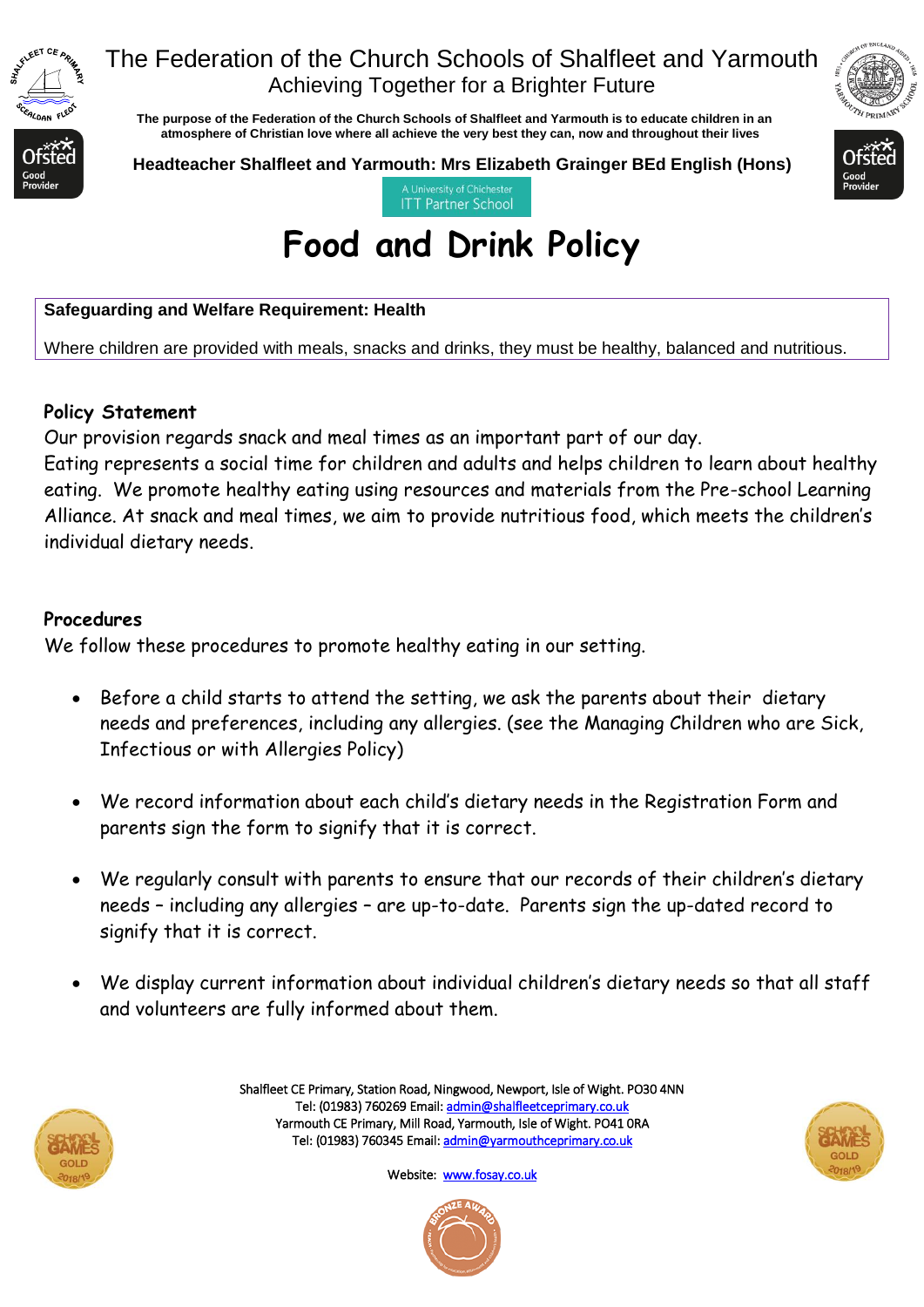

 **The purpose of the Federation of the Church Schools of Shalfleet and Yarmouth is to educate children in an atmosphere of Christian love where all achieve the very best they can, now and throughout their lives** 

**Headteacher Shalfleet and Yarmouth: Mrs Elizabeth Grainger BEd English (Hons)**



**ITT Partner School** 

- We implement systems to ensure that children receive only food and drink that is consisted with their dietary needs and preferences, as well as their parents' wishes.
- We plan menus in advance, involving children and parents in the planning.
- We display the menus of meals/snacks for parents to view.
- We provide nutritious food for all meals and snacks, avoiding large quantities of saturated fat, sugar and salt and artificial additives, preservatives and colourings.
- We include a variety of foods from the four main good groups;
	- meat, fish and protein alternatives;
	- dairy foods;
	- grains, cereals and starch vegetables; and
	- fruit and vegetables.
- We include foods from the diet of each of the children's cultural backgrounds, providing children with familiar foods and introducing them to new ones.
- We take care not to provide food containing nuts or nut products and are especially vigilant where we have a child who has a known allergy to nuts.
- Through discussion with parents and research reading by staff, we obtain information about the dietary rules of the religious groups to which children and their parents belong, and of vegetarians and vegans, as well as about food allergies. We take account of this information in the provision of food and drinks.
- We provide a vegetarian alternative on days when meat or fish are offered and ensure Halal meat or Kosher food is available for children who require it.
- We require staff to show sensitivity in providing for children's diets and allergies. Staff do not use a child's diet or allergy as a label for the child or make a child feel singled out because of her/his diet or allergy.



Shalfleet CE Primary, Station Road, Ningwood, Newport, Isle of Wight. PO30 4NN Tel: (01983) 760269 Email[: admin@shalfleetceprimary.co.uk](mailto:admin@shalfleetceprimary.co.uk)  Yarmouth CE Primary, Mill Road, Yarmouth, Isle of Wight. PO41 0RA Tel: (01983) 760345 Email: admin@yarmouthceprimary.co.uk



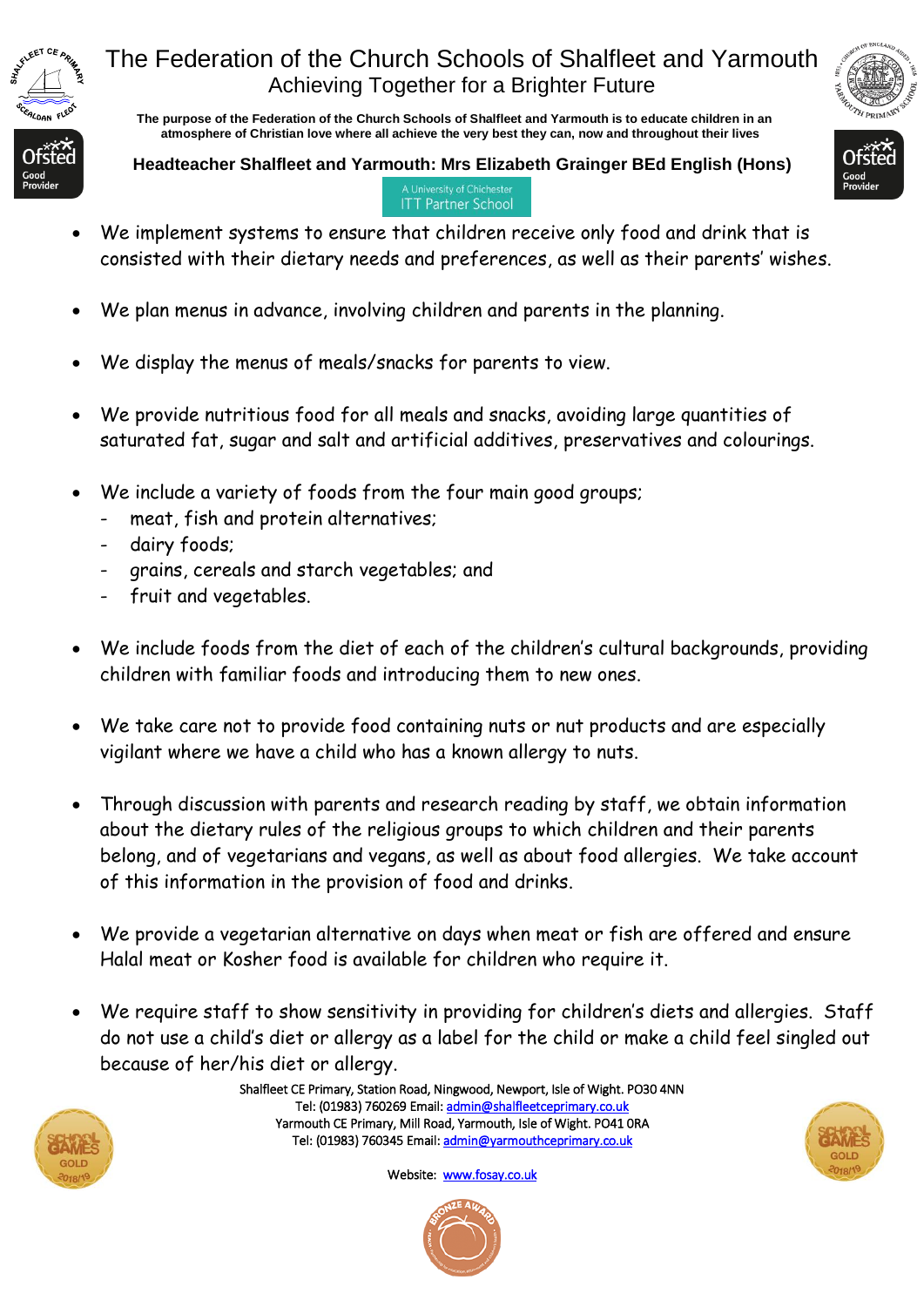

 **The purpose of the Federation of the Church Schools of Shalfleet and Yarmouth is to educate children in an atmosphere of Christian love where all achieve the very best they can, now and throughout their lives** 

**Headteacher Shalfleet and Yarmouth: Mrs Elizabeth Grainger BEd English (Hons)**



- A University of Chicheste **ITT Partner School**
- We organise meal and snack times so that they are social occasions in which children and staff participate.
- We use meal and snack times to help children to develop independence through making choices, serving food and drink and feeding themselves.
- We provide children with utensils that are appropriate for their ages and stages of development and that take account of the eating practices in their cultures.
- We have fresh drinking water constantly available for the children. We inform the children about how to obtain the water and that they can ask for water at any time during the day.
- In accordance with parents' wishes, we offer children arriving early in the morning and/or staying late, an appropriate meal or snack.
- We inform parents who provide food for their children about the storage facilities available in the setting.
- We give parents who provide food for their children information about suitable containers for food.
- In order to protect children with food allergies, we discourage children sharing and swapping their food with one another.
- For children who drink milk, we provide whole pasteurised milk. Although we slowly introduce semi-skimmed milk from the age of two years, firstly into meals and dishes, such as on cereal or in white sauces, before being offered as a drink, so that transition is gradual.



Shalfleet CE Primary, Station Road, Ningwood, Newport, Isle of Wight. PO30 4NN Tel: (01983) 760269 Email[: admin@shalfleetceprimary.co.uk](mailto:admin@shalfleetceprimary.co.uk)  Yarmouth CE Primary, Mill Road, Yarmouth, Isle of Wight. PO41 0RA Tel: (01983) 760345 Email: admin@yarmouthceprimary.co.uk



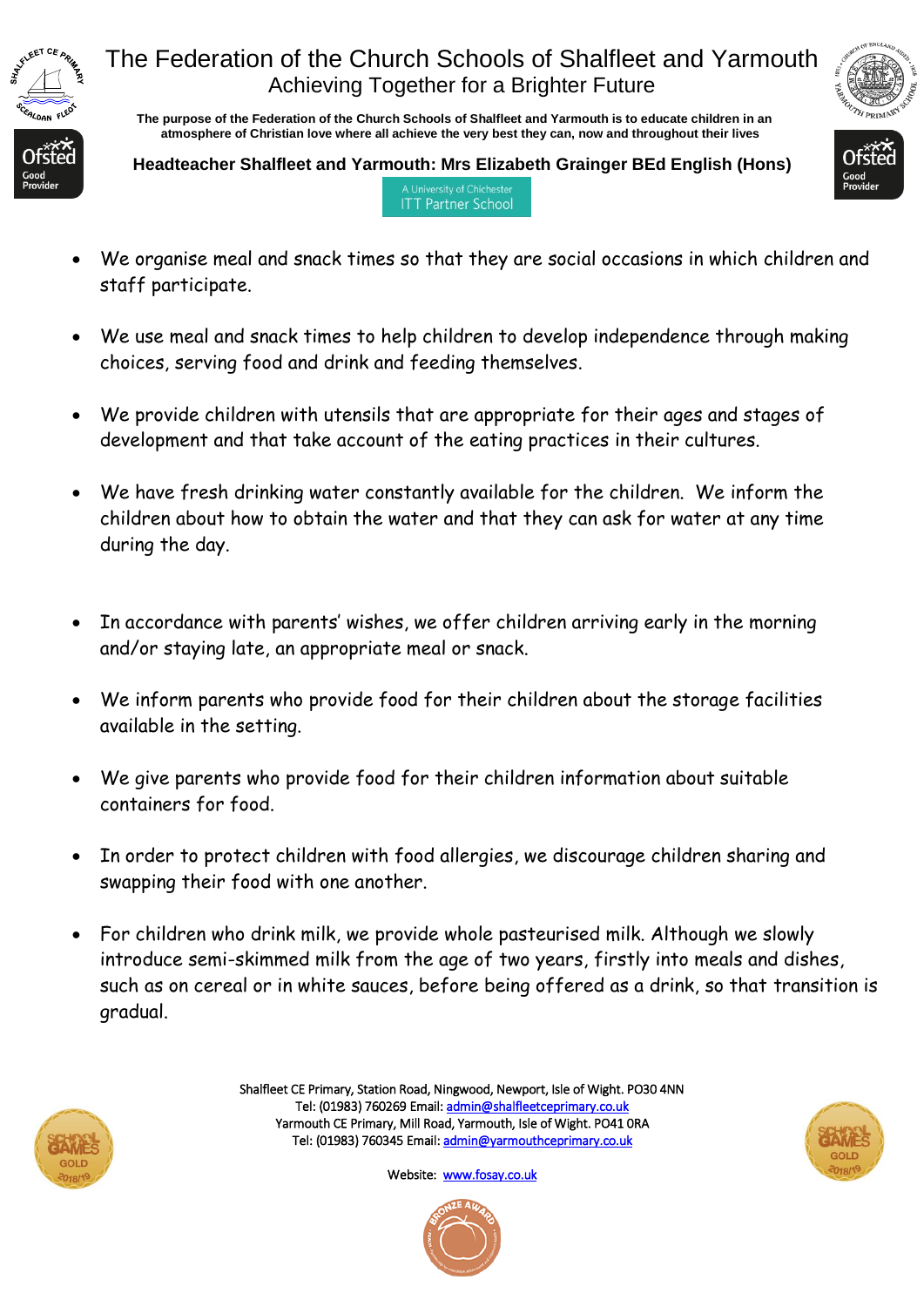

 **The purpose of the Federation of the Church Schools of Shalfleet and Yarmouth is to educate children in an atmosphere of Christian love where all achieve the very best they can, now and throughout their lives** 

**Headteacher Shalfleet and Yarmouth: Mrs Elizabeth Grainger BEd English (Hons)**



**ITT Partner School** 

• For each child under two, we provide parents with daily written information about feeding routines, intake and preferences.

### *Packed Lunches*

Where we cannot provide cooked meals and children are required to bring packed lunches, we;

- Ensure perishable contents of packed lunches are refrigerated or contain an ice pack to keep food cool:
- Inform parents of our policy on healthy eating;
- Inform parents of whether we have facilities to microwave cooked food brought from home;
- Encourage parents to provide sandwiches with a healthy filling, fruit and milk based deserts such as yoghurt or crème fraîche (petit filou) where we can only provide cold food from home. We discourage sweet drinks and can provide children with water of diluted fresh fruit juice;
- Discourage packed lunch contents that consist largely of crisps, processed foods, sweet drinks and sweet products such as cakes of biscuits. We reserve the right to return this food to the parent as a last resort;
- Provide children bringing packed lunches with plates and cups and cutlery; and
- Ensure staff sit with children to eat their lunch so that the mealtime is a social occasion.

### **Legal framework**

• Regulation (EC) 852/2004 of the European Parliament and of the Council on the Hygiene of Foodstuffs.

#### **Further Guidance**

• Safer Food, Better Business (Food Standards Agency 2011)



Shalfleet CE Primary, Station Road, Ningwood, Newport, Isle of Wight. PO30 4NN Tel: (01983) 760269 Email[: admin@shalfleetceprimary.co.uk](mailto:admin@shalfleetceprimary.co.uk)  Yarmouth CE Primary, Mill Road, Yarmouth, Isle of Wight. PO41 0RA Tel: (01983) 760345 Email: admin@yarmouthceprimary.co.uk